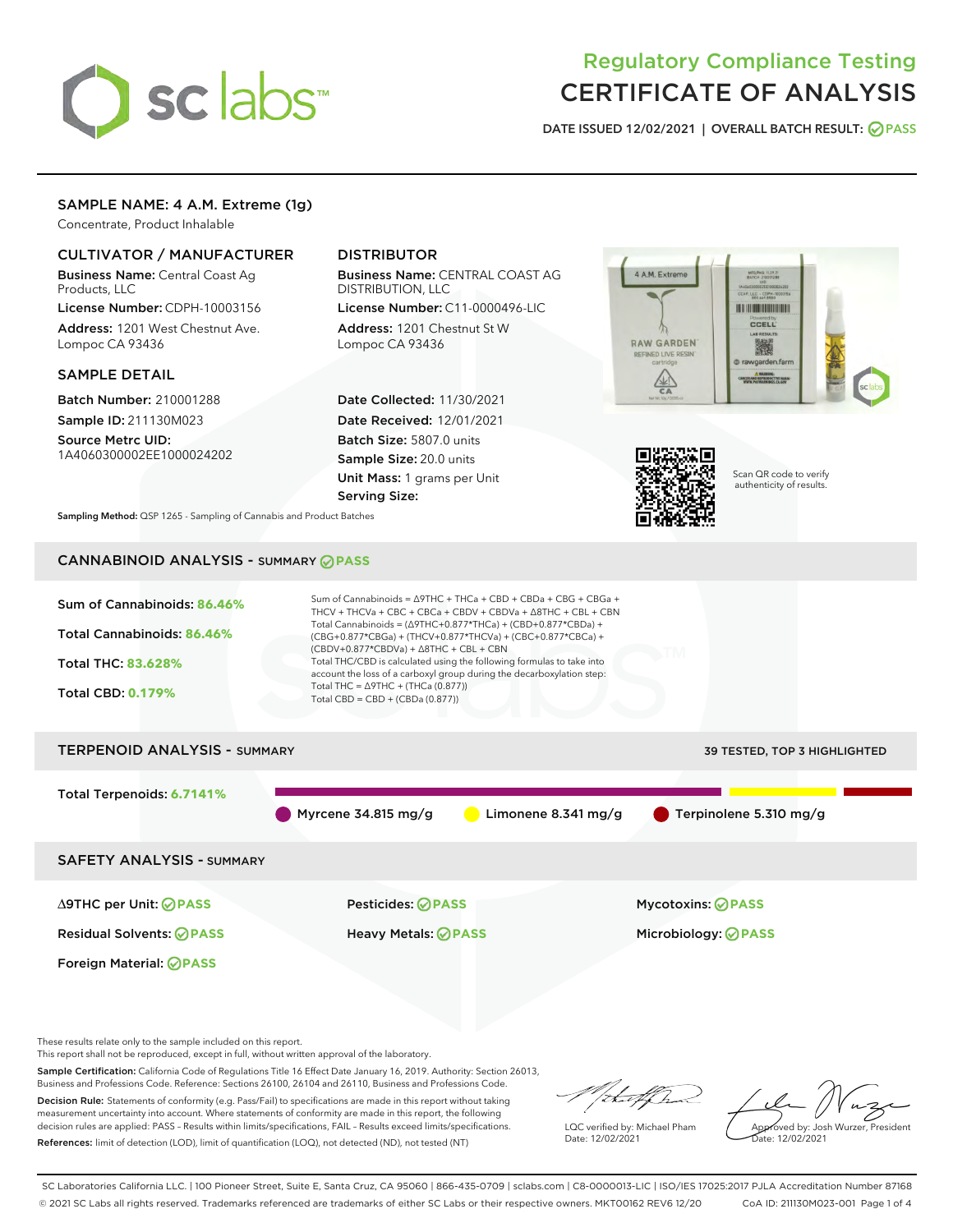



4 A.M. EXTREME (1G) | DATE ISSUED 12/02/2021 | OVERALL BATCH RESULT:  $\bigcirc$  PASS

#### CANNABINOID TEST RESULTS - 12/01/2021 2 PASS

Tested by high-performance liquid chromatography with diode-array detection (HPLC-DAD). **Method:** QSP 1157 - Analysis of Cannabinoids by HPLC-DAD

#### TOTAL CANNABINOIDS: **86.46%**

Total Cannabinoids (Total THC) + (Total CBD) + (Total CBG) + (Total THCV) + (Total CBC) + (Total CBDV) + ∆8THC + CBL + CBN

TOTAL THC: **83.628%** Total THC (∆9THC+0.877\*THCa)

TOTAL CBD: **0.179%**

Total CBD (CBD+0.877\*CBDa)

TOTAL CBG: 1.475% Total CBG (CBG+0.877\*CBGa)

TOTAL THCV: 0.42% Total THCV (THCV+0.877\*THCVa)

TOTAL CBC: ND Total CBC (CBC+0.877\*CBCa)

TOTAL CBDV: ND Total CBDV (CBDV+0.877\*CBDVa)

| <b>COMPOUND</b>            | LOD/LOQ<br>(mg/g) | <b>MEASUREMENT</b><br><b>UNCERTAINTY</b><br>(mg/g) | <b>RESULT</b><br>(mg/g) | <b>RESULT</b><br>(%) |
|----------------------------|-------------------|----------------------------------------------------|-------------------------|----------------------|
| Δ9THC                      | 0.06 / 0.26       | ±28.768                                            | 836.28                  | 83.628               |
| <b>CBG</b>                 | 0.06/0.19         | ±0.581                                             | 14.75                   | 1.475                |
| <b>CBN</b>                 | 0.1/0.3           | ±0.35                                              | 5.4                     | 0.54                 |
| <b>THCV</b>                | 0.1/0.2           | ±0.21                                              | 4.2                     | 0.42                 |
| $\triangle$ 8THC           | 0.1/0.4           | ±0.18                                              | 2.2                     | 0.22                 |
| <b>CBD</b>                 | 0.07/0.29         | ±0.083                                             | 1.79                    | 0.179                |
| <b>THCa</b>                | 0.05 / 0.14       | N/A                                                | <b>ND</b>               | <b>ND</b>            |
| <b>THCVa</b>               | 0.07/0.20         | N/A                                                | <b>ND</b>               | <b>ND</b>            |
| <b>CBDa</b>                | 0.02/0.19         | N/A                                                | <b>ND</b>               | <b>ND</b>            |
| <b>CBDV</b>                | 0.04 / 0.15       | N/A                                                | <b>ND</b>               | <b>ND</b>            |
| <b>CBDVa</b>               | 0.03/0.53         | N/A                                                | <b>ND</b>               | <b>ND</b>            |
| <b>CBGa</b>                | 0.1 / 0.2         | N/A                                                | <b>ND</b>               | <b>ND</b>            |
| <b>CBL</b>                 | 0.06 / 0.24       | N/A                                                | <b>ND</b>               | <b>ND</b>            |
| <b>CBC</b>                 | 0.2 / 0.5         | N/A                                                | <b>ND</b>               | <b>ND</b>            |
| <b>CBCa</b>                | 0.07/0.28         | N/A                                                | <b>ND</b>               | <b>ND</b>            |
| <b>SUM OF CANNABINOIDS</b> |                   |                                                    | 864.6 mg/g              | 86.46%               |

#### **UNIT MASS: 1 grams per Unit**

| ∆9THC per Unit                         | 1120 per-package limit | 836.28 mg/unit | <b>PASS</b> |
|----------------------------------------|------------------------|----------------|-------------|
| <b>Total THC per Unit</b>              |                        | 836.28 mg/unit |             |
| <b>CBD per Unit</b>                    |                        | $1.79$ mg/unit |             |
| <b>Total CBD per Unit</b>              |                        | $1.79$ mg/unit |             |
| <b>Sum of Cannabinoids</b><br>per Unit |                        | 864.6 mg/unit  |             |
| <b>Total Cannabinoids</b><br>per Unit  |                        | 864.6 mg/unit  |             |

#### TERPENOID TEST RESULTS - 12/02/2021

Terpene analysis utilizing gas chromatography-flame ionization detection (GC-FID). **Method:** QSP 1192 - Analysis of Terpenoids by GC-FID

| <b>COMPOUND</b>           | LOD/LOQ<br>(mg/g) | <b>MEASUREMENT</b><br><b>UNCERTAINTY</b><br>(mg/g) | <b>RESULT</b><br>(mg/g)                         | <b>RESULT</b><br>(%) |
|---------------------------|-------------------|----------------------------------------------------|-------------------------------------------------|----------------------|
| <b>Myrcene</b>            | 0.008 / 0.025     | ±0.4491                                            | 34.815                                          | 3.4815               |
| Limonene                  | 0.005 / 0.016     | ±0.1193                                            | 8.341                                           | 0.8341               |
| Terpinolene               | 0.008 / 0.026     | ±0.1089                                            | 5.310                                           | 0.5310               |
| $\beta$ Caryophyllene     | 0.004 / 0.012     | ±0.1639                                            | 4.603                                           | 0.4603               |
| $\alpha$ Pinene           | 0.005 / 0.017     | ±0.0225                                            | 2.620                                           | 0.2620               |
| Ocimene                   | 0.011/0.038       | ±0.0810                                            | 2.523                                           | 0.2523               |
| $\beta$ Pinene            | 0.004 / 0.014     | ±0.0241                                            | 2.097                                           | 0.2097               |
| Linalool                  | 0.009 / 0.032     | ±0.0627                                            | 1.650                                           | 0.1650               |
| $\alpha$ Humulene         | 0.009 / 0.029     | ±0.0363                                            | 1.132                                           | 0.1132               |
| trans- $\beta$ -Farnesene | 0.008 / 0.025     | ±0.0352                                            | 0.992                                           | 0.0992               |
| Terpineol                 | 0.016 / 0.055     | ±0.0451                                            | 0.735                                           | 0.0735               |
| Fenchol                   | 0.010 / 0.034     | ±0.0188                                            | 0.485                                           | 0.0485               |
| Guaiol                    | 0.009 / 0.030     | ±0.0098                                            | 0.207                                           | 0.0207               |
| $\alpha$ Phellandrene     | 0.006 / 0.020     | ±0.0028                                            | 0.205                                           | 0.0205               |
| Camphene                  | 0.005 / 0.015     | ±0.0021                                            | 0.181                                           | 0.0181               |
| 3 Carene                  | 0.005 / 0.018     | ±0.0024                                            | 0.172                                           | 0.0172               |
| $\alpha$ Terpinene        | 0.005 / 0.017     | ±0.0024                                            | 0.164                                           | 0.0164               |
| Valencene                 | 0.009 / 0.030     | ±0.0113                                            | 0.164                                           | 0.0164               |
| $\alpha$ Bisabolol        | 0.008 / 0.026     | ±0.0076                                            | 0.143                                           | 0.0143               |
| $\alpha$ Cedrene          | 0.005 / 0.016     | ±0.0043                                            | 0.142                                           | 0.0142               |
| $\gamma$ Terpinene        | 0.006 / 0.018     | ±0.0021                                            | 0.120                                           | 0.0120               |
| <b>Borneol</b>            | 0.005 / 0.016     | ±0.0050                                            | 0.118                                           | 0.0118               |
| <b>Nerolidol</b>          | 0.009 / 0.028     | ±0.0048                                            | 0.077                                           | 0.0077               |
| Fenchone                  | 0.009 / 0.028     | ±0.0014                                            | 0.049                                           | 0.0049               |
| p-Cymene                  | 0.005 / 0.016     | ±0.0012                                            | 0.043                                           | 0.0043               |
| Caryophyllene<br>Oxide    | 0.010 / 0.033     | ±0.0015                                            | 0.033                                           | 0.0033               |
| Sabinene                  | 0.004 / 0.014     | ±0.0002                                            | 0.020                                           | 0.0020               |
| Eucalyptol                | 0.006 / 0.018     | N/A                                                | <loq< th=""><th><loq< th=""></loq<></th></loq<> | <loq< th=""></loq<>  |
| Sabinene Hydrate          | 0.006 / 0.022     | N/A                                                | $<$ LOQ                                         | <loq< th=""></loq<>  |
| Geraniol                  | 0.002 / 0.007     | N/A                                                | $<$ LOQ                                         | <loq< th=""></loq<>  |
| (-)-Isopulegol            | 0.005 / 0.016     | N/A                                                | ND                                              | ND                   |
| Camphor                   | 0.006 / 0.019     | N/A                                                | ND                                              | ND                   |
| Isoborneol                | 0.004 / 0.012     | N/A                                                | <b>ND</b>                                       | ND                   |
| Menthol                   | 0.008 / 0.025     | N/A                                                | <b>ND</b>                                       | ND                   |
| Nerol                     | 0.003 / 0.011     | N/A                                                | ND                                              | ND                   |
| Citronellol               | 0.003 / 0.010     | N/A                                                | ND                                              | ND                   |
| R-(+)-Pulegone            | 0.003 / 0.011     | N/A                                                | <b>ND</b>                                       | ND                   |
| <b>Geranyl Acetate</b>    | 0.004 / 0.014     | N/A                                                | ND                                              | ND                   |
| Cedrol                    | 0.008 / 0.027     | N/A                                                | <b>ND</b>                                       | ND                   |
| <b>TOTAL TERPENOIDS</b>   |                   |                                                    | 67.141 mg/g                                     | 6.7141%              |

SC Laboratories California LLC. | 100 Pioneer Street, Suite E, Santa Cruz, CA 95060 | 866-435-0709 | sclabs.com | C8-0000013-LIC | ISO/IES 17025:2017 PJLA Accreditation Number 87168 © 2021 SC Labs all rights reserved. Trademarks referenced are trademarks of either SC Labs or their respective owners. MKT00162 REV6 12/20 CoA ID: 211130M023-001 Page 2 of 4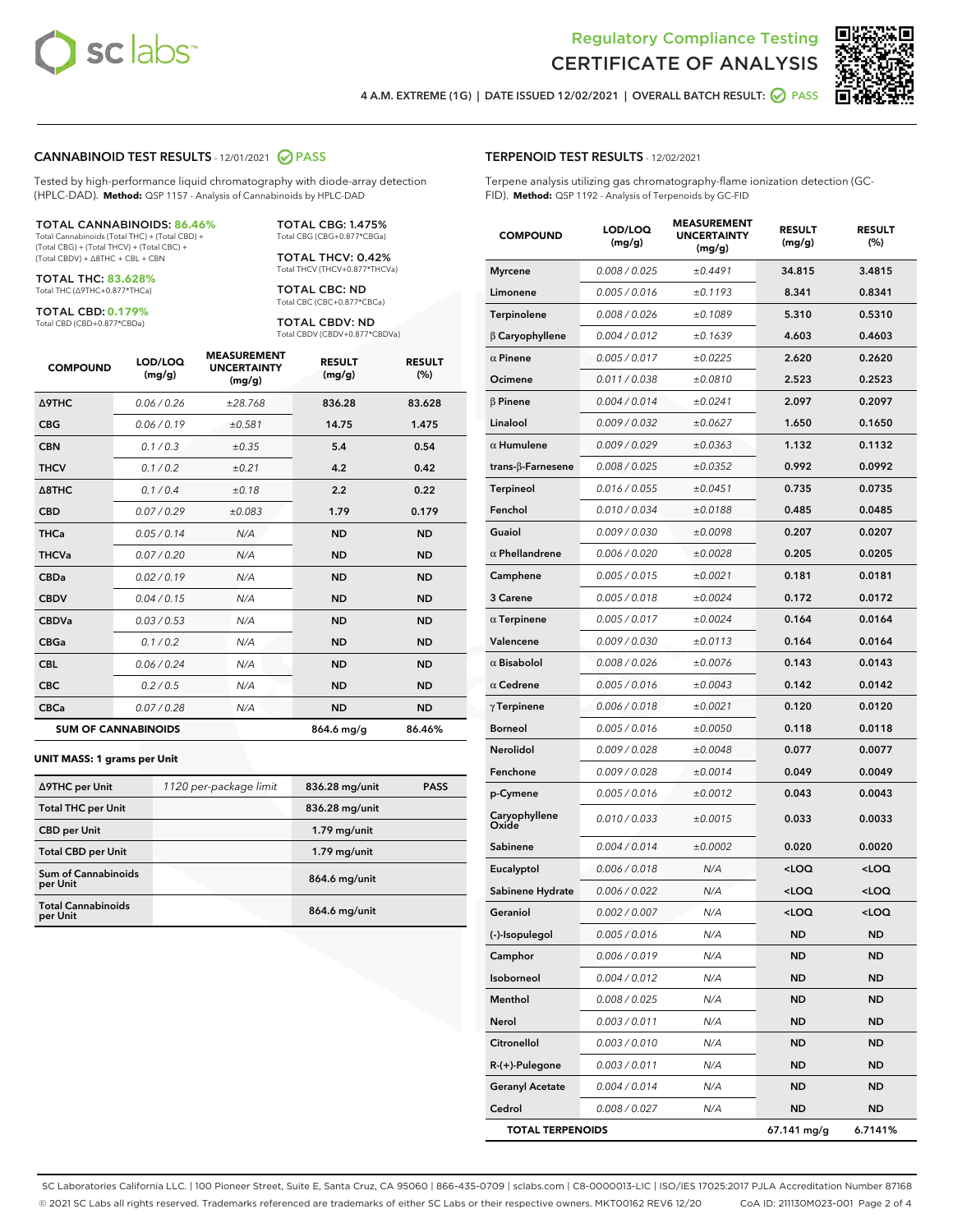



4 A.M. EXTREME (1G) | DATE ISSUED 12/02/2021 | OVERALL BATCH RESULT:  $\bigcirc$  PASS

# CATEGORY 1 PESTICIDE TEST RESULTS - 12/01/2021 2 PASS

Pesticide and plant growth regulator analysis utilizing high-performance liquid chromatography-mass spectrometry (HPLC-MS) or gas chromatography-mass spectrometry (GC-MS). \*GC-MS utilized where indicated. **Method:** QSP 1212 - Analysis of Pesticides and Mycotoxins by LC-MS or QSP 1213 - Analysis of Pesticides by GC-MS

| <b>COMPOUND</b>             | LOD/LOQ<br>$(\mu g/g)$ | <b>ACTION</b><br><b>LIMIT</b><br>$(\mu g/g)$ | <b>MEASUREMENT</b><br><b>UNCERTAINTY</b><br>$(\mu g/g)$ | <b>RESULT</b><br>$(\mu g/g)$ | <b>RESULT</b> |
|-----------------------------|------------------------|----------------------------------------------|---------------------------------------------------------|------------------------------|---------------|
| Aldicarb                    | 0.03 / 0.08            | $\ge$ LOD                                    | N/A                                                     | <b>ND</b>                    | <b>PASS</b>   |
| Carbofuran                  | 0.02/0.05              | $>$ LOD                                      | N/A                                                     | <b>ND</b>                    | <b>PASS</b>   |
| Chlordane*                  | 0.03 / 0.08            | $\ge$ LOD                                    | N/A                                                     | <b>ND</b>                    | <b>PASS</b>   |
| Chlorfenapyr*               | 0.03/0.10              | $\ge$ LOD                                    | N/A                                                     | <b>ND</b>                    | <b>PASS</b>   |
| Chlorpyrifos                | 0.02 / 0.06            | $\ge$ LOD                                    | N/A                                                     | <b>ND</b>                    | <b>PASS</b>   |
| Coumaphos                   | 0.02 / 0.07            | $>$ LOD                                      | N/A                                                     | <b>ND</b>                    | <b>PASS</b>   |
| Daminozide                  | 0.02 / 0.07            | $\ge$ LOD                                    | N/A                                                     | <b>ND</b>                    | <b>PASS</b>   |
| <b>DDVP</b><br>(Dichlorvos) | 0.03/0.09              | $\ge$ LOD                                    | N/A                                                     | <b>ND</b>                    | <b>PASS</b>   |
| <b>Dimethoate</b>           | 0.03/0.08              | $\ge$ LOD                                    | N/A                                                     | <b>ND</b>                    | <b>PASS</b>   |
| Ethoprop(hos)               | 0.03/0.10              | $>$ LOD                                      | N/A                                                     | <b>ND</b>                    | <b>PASS</b>   |
| Etofenprox                  | 0.02 / 0.06            | $\ge$ LOD                                    | N/A                                                     | <b>ND</b>                    | <b>PASS</b>   |
| Fenoxycarb                  | 0.03 / 0.08            | $>$ LOD                                      | N/A                                                     | <b>ND</b>                    | <b>PASS</b>   |
| Fipronil                    | 0.03/0.08              | $\ge$ LOD                                    | N/A                                                     | <b>ND</b>                    | <b>PASS</b>   |
| Imazalil                    | 0.02 / 0.06            | $\ge$ LOD                                    | N/A                                                     | <b>ND</b>                    | <b>PASS</b>   |
| <b>Methiocarb</b>           | 0.02 / 0.07            | $\ge$ LOD                                    | N/A                                                     | <b>ND</b>                    | <b>PASS</b>   |
| Methyl<br>parathion         | 0.03/0.10              | $>$ LOD                                      | N/A                                                     | <b>ND</b>                    | <b>PASS</b>   |
| <b>Mevinphos</b>            | 0.03/0.09              | $>$ LOD                                      | N/A                                                     | <b>ND</b>                    | <b>PASS</b>   |
| Paclobutrazol               | 0.02 / 0.05            | $\ge$ LOD                                    | N/A                                                     | <b>ND</b>                    | <b>PASS</b>   |
| Propoxur                    | 0.03/0.09              | $\ge$ LOD                                    | N/A                                                     | <b>ND</b>                    | <b>PASS</b>   |
| Spiroxamine                 | 0.03 / 0.08            | $\ge$ LOD                                    | N/A                                                     | <b>ND</b>                    | <b>PASS</b>   |
| <b>Thiacloprid</b>          | 0.03/0.10              | $\ge$ LOD                                    | N/A                                                     | <b>ND</b>                    | <b>PASS</b>   |
|                             |                        |                                              |                                                         |                              |               |

# CATEGORY 2 PESTICIDE TEST RESULTS - 12/01/2021 @ PASS

| <b>COMPOUND</b>          | LOD/LOO<br>$(\mu g/g)$ | <b>ACTION</b><br>LIMIT<br>$(\mu g/g)$ | <b>MEASUREMENT</b><br><b>UNCERTAINTY</b><br>$(\mu g/g)$ | <b>RESULT</b><br>$(\mu g/g)$ | <b>RESULT</b> |  |
|--------------------------|------------------------|---------------------------------------|---------------------------------------------------------|------------------------------|---------------|--|
| Abamectin                | 0.03/0.10              | 0.1                                   | N/A                                                     | <b>ND</b>                    | <b>PASS</b>   |  |
| Acephate                 | 0.02/0.07              | 0.1                                   | N/A                                                     | <b>ND</b>                    | <b>PASS</b>   |  |
| Acequinocyl              | 0.02/0.07              | 0.1                                   | N/A                                                     | <b>ND</b>                    | <b>PASS</b>   |  |
| Acetamiprid              | 0.02/0.05              | 0.1                                   | N/A                                                     | <b>ND</b>                    | <b>PASS</b>   |  |
| Azoxystrobin             | 0.02/0.07              | 0.1                                   | N/A                                                     | <b>ND</b>                    | <b>PASS</b>   |  |
| <b>Bifenazate</b>        | 0.01/0.04              | 0.1                                   | N/A                                                     | <b>ND</b>                    | <b>PASS</b>   |  |
| <b>Bifenthrin</b>        | 0.02/0.05              | 3                                     | N/A                                                     | <b>ND</b>                    | <b>PASS</b>   |  |
| <b>Boscalid</b>          | 0.03/0.09              | 0.1                                   | N/A                                                     | <b>ND</b>                    | <b>PASS</b>   |  |
| Captan                   | 0.19/0.57              | 0.7                                   | N/A                                                     | <b>ND</b>                    | <b>PASS</b>   |  |
| Carbaryl                 | 0.02/0.06              | 0.5                                   | N/A                                                     | <b>ND</b>                    | <b>PASS</b>   |  |
| Chlorantranilip-<br>role | 0.04/0.12              | 10                                    | N/A                                                     | <b>ND</b>                    | <b>PASS</b>   |  |
| Clofentezine             | 0.03/0.09              | 0.1                                   | N/A                                                     | <b>ND</b>                    | <b>PASS</b>   |  |

| <b>CATEGORY 2 PESTICIDE TEST RESULTS</b> - 12/01/2021 continued |
|-----------------------------------------------------------------|
|-----------------------------------------------------------------|

| <b>COMPOUND</b>               | LOD/LOQ<br>(µg/g) | <b>ACTION</b><br>LIMIT<br>(µg/g) | <b>MEASUREMENT</b><br><b>UNCERTAINTY</b><br>$(\mu g/g)$ | <b>RESULT</b><br>(µg/g) | <b>RESULT</b> |
|-------------------------------|-------------------|----------------------------------|---------------------------------------------------------|-------------------------|---------------|
| Cyfluthrin                    | 0.12 / 0.38       | $\overline{c}$                   | N/A                                                     | ND                      | <b>PASS</b>   |
| Cypermethrin                  | 0.11 / 0.32       | 1                                | N/A                                                     | <b>ND</b>               | <b>PASS</b>   |
| Diazinon                      | 0.02 / 0.05       | 0.1                              | N/A                                                     | ND                      | <b>PASS</b>   |
| Dimethomorph                  | 0.03 / 0.09       | $\overline{c}$                   | N/A                                                     | ND                      | <b>PASS</b>   |
| Etoxazole                     | 0.02 / 0.06       | 0.1                              | N/A                                                     | <b>ND</b>               | <b>PASS</b>   |
| Fenhexamid                    | 0.03 / 0.09       | 0.1                              | N/A                                                     | ND                      | <b>PASS</b>   |
| Fenpyroximate                 | 0.02 / 0.06       | 0.1                              | N/A                                                     | <b>ND</b>               | <b>PASS</b>   |
| Flonicamid                    | 0.03 / 0.10       | 0.1                              | N/A                                                     | <b>ND</b>               | <b>PASS</b>   |
| Fludioxonil                   | 0.03 / 0.10       | 0.1                              | N/A                                                     | ND                      | <b>PASS</b>   |
| Hexythiazox                   | 0.02 / 0.07       | 0.1                              | N/A                                                     | ND                      | <b>PASS</b>   |
| Imidacloprid                  | 0.04 / 0.11       | 5                                | N/A                                                     | <b>ND</b>               | <b>PASS</b>   |
| Kresoxim-methyl               | 0.02 / 0.07       | 0.1                              | N/A                                                     | ND                      | <b>PASS</b>   |
| Malathion                     | 0.03 / 0.09       | 0.5                              | N/A                                                     | ND                      | <b>PASS</b>   |
| Metalaxyl                     | 0.02 / 0.07       | $\overline{2}$                   | N/A                                                     | <b>ND</b>               | <b>PASS</b>   |
| Methomyl                      | 0.03 / 0.10       | 1                                | N/A                                                     | <b>ND</b>               | <b>PASS</b>   |
| Myclobutanil                  | 0.03 / 0.09       | 0.1                              | N/A                                                     | ND                      | <b>PASS</b>   |
| <b>Naled</b>                  | 0.02 / 0.07       | 0.1                              | N/A                                                     | <b>ND</b>               | <b>PASS</b>   |
| Oxamyl                        | 0.04 / 0.11       | 0.5                              | N/A                                                     | ND                      | <b>PASS</b>   |
| Pentachloronitro-<br>benzene* | 0.03/0.09         | 0.1                              | N/A                                                     | ND                      | <b>PASS</b>   |
| Permethrin                    | 0.04 / 0.12       | 0.5                              | N/A                                                     | ND                      | <b>PASS</b>   |
| Phosmet                       | 0.03 / 0.10       | 0.1                              | N/A                                                     | <b>ND</b>               | <b>PASS</b>   |
| Piperonylbu-<br>toxide        | 0.02 / 0.07       | 3                                | N/A                                                     | ND                      | <b>PASS</b>   |
| Prallethrin                   | 0.03 / 0.08       | 0.1                              | N/A                                                     | <b>ND</b>               | <b>PASS</b>   |
| Propiconazole                 | 0.02 / 0.07       | 0.1                              | N/A                                                     | ND                      | <b>PASS</b>   |
| Pyrethrins                    | 0.04 / 0.12       | 0.5                              | N/A                                                     | ND                      | <b>PASS</b>   |
| Pyridaben                     | 0.02 / 0.07       | 0.1                              | N/A                                                     | <b>ND</b>               | <b>PASS</b>   |
| Spinetoram                    | 0.02 / 0.07       | 0.1                              | N/A                                                     | ND                      | <b>PASS</b>   |
| Spinosad                      | 0.02 / 0.07       | 0.1                              | N/A                                                     | ND                      | <b>PASS</b>   |
| Spiromesifen                  | 0.02 / 0.05       | 0.1                              | N/A                                                     | <b>ND</b>               | <b>PASS</b>   |
| Spirotetramat                 | 0.02 / 0.06       | 0.1                              | N/A                                                     | <b>ND</b>               | <b>PASS</b>   |
| Tebuconazole                  | 0.02 / 0.07       | 0.1                              | N/A                                                     | <b>ND</b>               | <b>PASS</b>   |
| Thiamethoxam                  | 0.03 / 0.10       | 5                                | N/A                                                     | ND                      | <b>PASS</b>   |
| Trifloxystrobin               | 0.03 / 0.08       | 0.1                              | N/A                                                     | ND                      | <b>PASS</b>   |

SC Laboratories California LLC. | 100 Pioneer Street, Suite E, Santa Cruz, CA 95060 | 866-435-0709 | sclabs.com | C8-0000013-LIC | ISO/IES 17025:2017 PJLA Accreditation Number 87168 © 2021 SC Labs all rights reserved. Trademarks referenced are trademarks of either SC Labs or their respective owners. MKT00162 REV6 12/20 CoA ID: 211130M023-001 Page 3 of 4